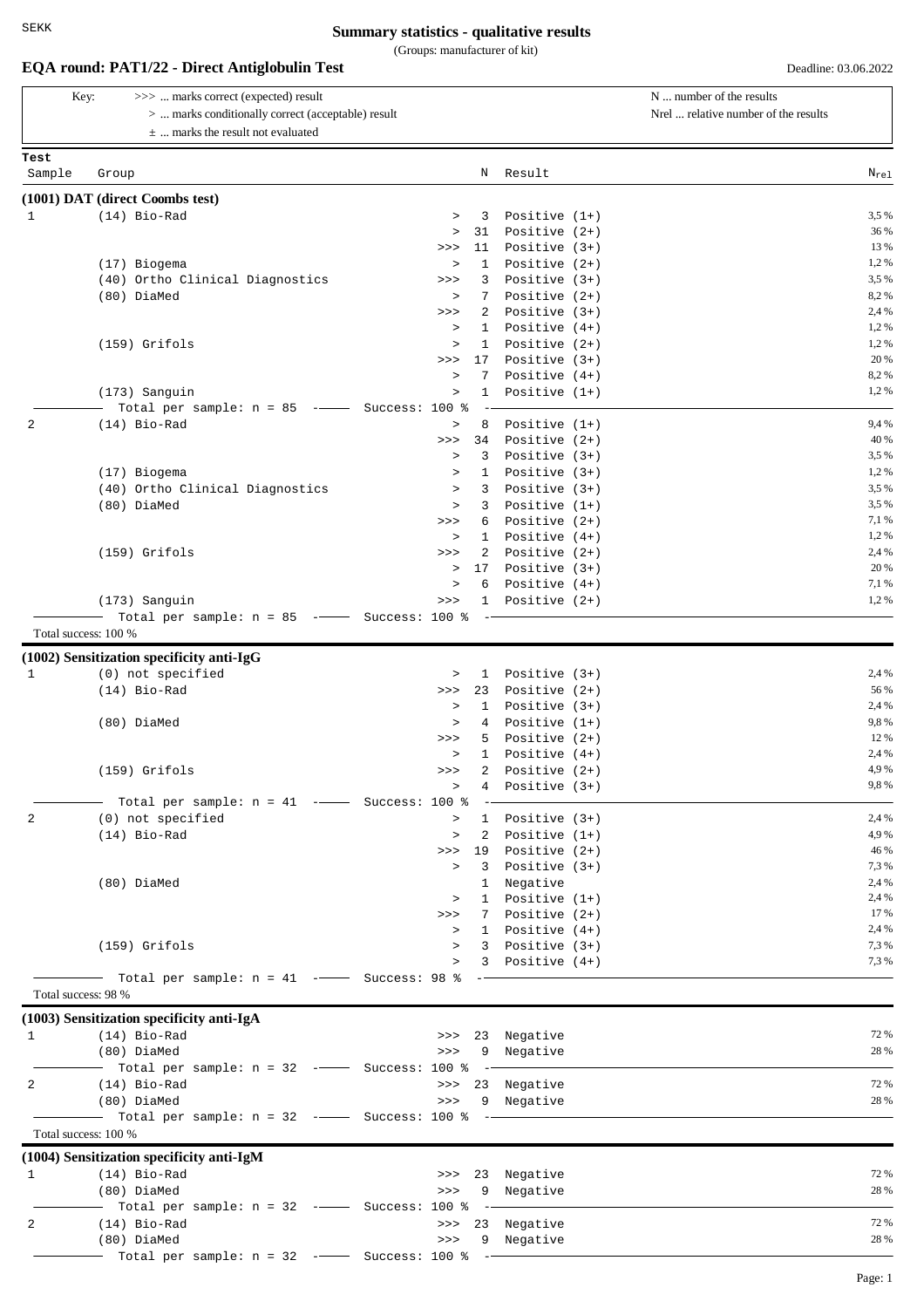(Groups: manufacturer of kit)

|                     | EQA round: PAT1/22 - Direct Antiglobulin Test                                         |              |                |                                                         | Deadline: 03.06.2022 |
|---------------------|---------------------------------------------------------------------------------------|--------------|----------------|---------------------------------------------------------|----------------------|
| Test<br>Sample      | Group                                                                                 |              |                | N Result                                                | $N_{re1}$            |
|                     | Total success: 100 %                                                                  |              |                |                                                         |                      |
|                     | $(1005)$ Sensitization specificity anti-C3c                                           |              |                |                                                         |                      |
| $\mathbf{1}$        | $(14)$ Bio-Rad                                                                        |              |                | >>> 21 Negative                                         | 66 %                 |
|                     |                                                                                       | $\, >$       | $\overline{2}$ | Positive $(1+)$                                         | 6,3%                 |
|                     | (80) DiaMed<br>Total per sample: $n = 32$ -- Success: 100 %                           | >>           | $-$            | 9 Negative                                              | 28 %                 |
| 2                   | $(14)$ Bio-Rad                                                                        | $>>>$        |                | 23 Negative                                             | 72 %                 |
|                     | (80) DiaMed                                                                           | >>           |                | 9 Negative                                              | 28 %                 |
|                     | Total per sample: $n = 32$ -- Success: 100 %                                          |              |                |                                                         |                      |
|                     | Total success: 100 %                                                                  |              |                |                                                         |                      |
|                     | (1006) Sensitization specificity anti-C3d                                             |              |                |                                                         |                      |
| $\mathbf{1}$        | (0) not specified<br>$(14)$ Bio-Rad                                                   | $\geq$       |                | 1 Positive (2+)<br>2 Negative                           | 2,6 %<br>5,1%        |
|                     |                                                                                       | >>           |                | 22 Positive (1+)                                        | 56 %                 |
|                     | (80) DiaMed                                                                           |              | $\overline{a}$ | Negative                                                | 5,1 %                |
|                     |                                                                                       | >>           |                | 7 Positive (1+)                                         | 18 %                 |
|                     | $(159)$ Grifols                                                                       | $\geq$<br>>> | $2^{\circ}$    | 1 Positive (2+)<br>Positive $(1+)$                      | 2,6 %<br>5,1 %       |
|                     |                                                                                       | $\, > \,$    | $2^{\circ}$    | Positive $(2+)$                                         | 5,1 %                |
|                     | - Total per sample: n = 39  ------ Success: 90 %                                      |              |                |                                                         |                      |
| 2                   | (0) not specified                                                                     | $>>>$        |                | 1 Negative                                              | 2,6 %                |
|                     | $(14)$ Bio-Rad                                                                        | >>           | 24             | Negative                                                | 62 %                 |
|                     | (80) DiaMed<br>$(159)$ Grifols                                                        | >><br>>>     | 10             | Negative<br>4 Negative                                  | 26 %<br>10 %         |
|                     | Total per sample: $n = 39$ -- Success: 100 %                                          |              |                |                                                         |                      |
| Total success: 90 % |                                                                                       |              |                |                                                         |                      |
|                     | (1008) Col. agglut: Quantif. IgG-DAT                                                  |              |                |                                                         |                      |
| $\mathbf{1}$        | $(14)$ Bio-Rad                                                                        |              |                | 2 Negative                                              | 8,7%                 |
|                     |                                                                                       | $>>$ 14 1:10 |                |                                                         | 61 %                 |
|                     | (80) DiaMed                                                                           | >>           | $\mathbf{1}$   | Negative<br>6 1:10                                      | 4,3%<br>26 %         |
|                     | Total per sample: $n = 23$ -- Success: 87 %                                           |              | $- -$          |                                                         |                      |
| 2                   | $(14)$ Bio-Rad                                                                        |              |                | >>> 12 Negative                                         | 52 %                 |
|                     |                                                                                       |              | 4              | 1:10                                                    | 17 %                 |
|                     | (80) DiaMed<br>Total per sample: $n = 23$ -- Success: 83 %                            | >>           |                | 7 Negative                                              | 30 %                 |
| Total success: 70 % |                                                                                       |              |                |                                                         |                      |
|                     | $(1009)$ Col. agglut: Subclass IgG1 1:1                                               |              |                |                                                         |                      |
| $\mathbf{1}$        | $(14)$ Bio-Rad                                                                        |              |                | >>> 16 Negative                                         | 70 %                 |
|                     | (80) DiaMed                                                                           |              |                | >>> 7 Negative                                          | 30 %                 |
|                     | $-$ Total per sample: $n = 23$ - $-$ Success: 100 %                                   |              |                | $\sim$ $\sim$ $\sim$ $\sim$ $\sim$ $\sim$ $\sim$ $\sim$ |                      |
| 2                   | (14) Bio-Rad                                                                          |              |                | >>> 15 Negative<br>1 Positive $(1+)$                    | 65 %<br>4,3%         |
|                     | (80) DiaMed                                                                           |              |                | >>> 6 Negative                                          | 26 %                 |
|                     |                                                                                       |              |                | 1 Positive $(1+)$                                       | 4,3%                 |
|                     |                                                                                       |              |                |                                                         |                      |
| Total success: 91 % |                                                                                       |              |                |                                                         |                      |
|                     | $(1010)$ Col. agglut: Subclass IgG1 1:100                                             |              |                |                                                         | 70 %                 |
| $\mathbf{1}$        | (14) Bio-Rad<br>(80) DiaMed                                                           |              |                | >>> 16 Negative<br>>>> 7 Negative                       | 30 %                 |
|                     | - Total per sample: $n = 23$ --- Success: 100 % -                                     |              |                |                                                         |                      |
| 2                   | (14) Bio-Rad                                                                          |              |                | >>> 16 Negative                                         | 70 %                 |
|                     | (80) DiaMed                                                                           |              |                | >>> 7 Negative                                          | 30 %                 |
|                     | Total success: 100 %                                                                  |              |                |                                                         |                      |
|                     | $(1011)$ Col. agglut: Subclass IgG3 1:1                                               |              |                |                                                         |                      |
| $\mathbf{1}$        | (14) Bio-Rad                                                                          |              |                | >>> 16 Negative                                         | 70 %                 |
|                     | (80) DiaMed                                                                           |              |                | >>> 7 Negative                                          | 30 %                 |
|                     | —   Total per sample:  n = 23   -——    Success: 100        -——————                    |              |                |                                                         |                      |
| 2                   | $(14)$ Bio-Rad                                                                        |              |                | >>> 16 Negative                                         | 70 %                 |
|                     | (80) DiaMed                                                                           |              |                | >>> 7 Negative                                          | 30 %                 |
|                     | ——  Total per sample: n = 23  -——   Success: 100       -—————<br>Total success: 100 % |              |                |                                                         |                      |
|                     | $(1012)$ Col. agglut: Subclass IgG3 1:100                                             |              |                |                                                         |                      |
| $\mathbf{1}$        | (14) Bio-Rad                                                                          |              |                | >>> 16 Negative                                         | 70 %                 |
|                     | (80) DiaMed                                                                           |              |                | >>> 7 Negative                                          | 30 %                 |
|                     |                                                                                       |              |                |                                                         |                      |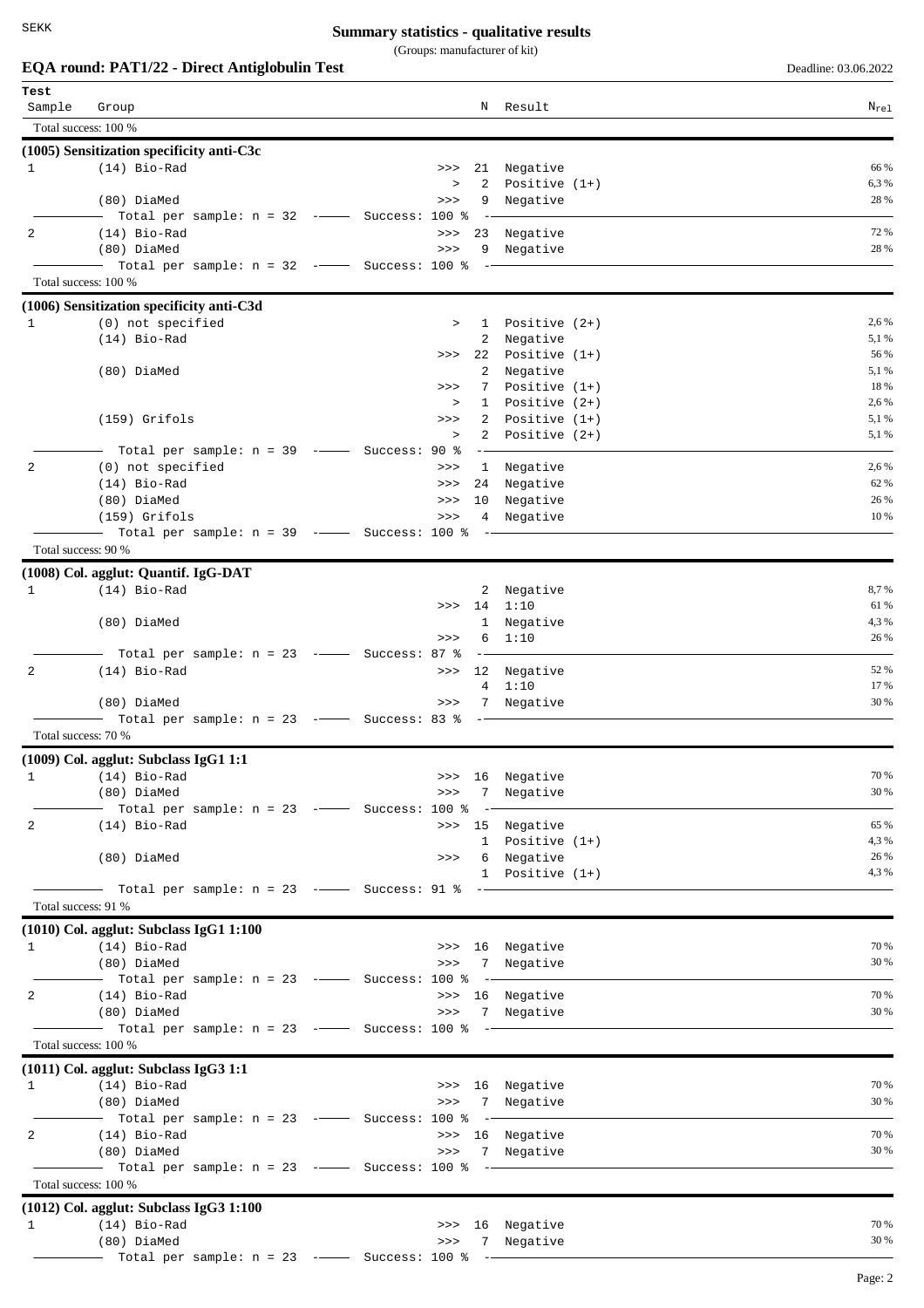(Groups: manufacturer of kit)

## **EQA round: PAT1/22 - Direct Antiglobulin Test** Deadline: 03.06.2022

| Test<br>Sample        | Group                                                 | Ν                                          | Result                             | $N_{re1}$      |
|-----------------------|-------------------------------------------------------|--------------------------------------------|------------------------------------|----------------|
|                       |                                                       |                                            |                                    |                |
| 2                     | $(14)$ Bio-Rad                                        | 16<br>>>                                   | Negative                           | 70 %           |
|                       | (80) DiaMed                                           | 7<br>>>                                    | Negative                           | 30 %           |
| Total success: 100 %  | Total per sample: $n = 23$ -- Success: 100 %          |                                            |                                    |                |
|                       |                                                       |                                            |                                    |                |
| 1                     | $(1019)$ AB0 blood group<br>$(14)$ Bio-Rad            | 18<br>$>>>$                                | Blood group: 0                     | 32 %           |
|                       | (40) Ortho Clinical Diagnostics                       | 2<br>>>                                    | Blood group: 0                     | 3,6 %          |
|                       | (64) Exbio Olomouc                                    | $\mathbf{1}$<br>>>                         | Blood group: 0                     | 1,8%           |
|                       | (80) DiaMed                                           | 2<br>>>                                    | Blood group: 0                     | 3,6 %          |
|                       | $(159)$ Grifols                                       | 17<br>>>                                   | Blood group: 0                     | 30 %           |
|                       | $(172)$ Immucor                                       | 5<br>>>                                    | Blood group: 0                     | 8,9%           |
|                       | (173) Sanguin                                         | 7<br>>>                                    | Blood group: 0                     | 13 %           |
|                       | $(174)$ IVT Imuno                                     | 3<br>>>                                    | Blood group: 0                     | 5,4 %          |
|                       | (183) Immunodiagnostic Systems                        | >><br>1                                    | Blood group: 0                     | 1,8%           |
|                       | Total per sample: $n = 56$ -                          | Success: 100 %                             |                                    |                |
| 2                     | $(14)$ Bio-Rad                                        | 18<br>>>                                   | Blood group: A                     | 32 %<br>3,6 %  |
|                       | (40) Ortho Clinical Diagnostics<br>(64) Exbio Olomouc | 2<br>>>>                                   | Blood group: A<br>Blood group: A   | 1,8%           |
|                       | (80) DiaMed                                           | 1<br>>>><br>2<br>>>>                       | Blood group: A                     | 3,6 %          |
|                       | $(159)$ Grifols                                       | 17<br>>>                                   | Blood group: A                     | 30 %           |
|                       | (172) Immucor                                         | 5<br>>>                                    | Blood group: A                     | 8,9%           |
|                       | (173) Sanguin                                         | 7<br>>>                                    | Blood group: A                     | 13 %           |
|                       | (174) IVT Imuno                                       | >><br>3                                    | Blood group: A                     | 5,4 %          |
|                       | (183) Immunodiagnostic Systems                        | >>                                         | 1 Blood group: A                   | 1,8%           |
|                       | Total per sample: $n = 56$ -- Success: 100 %          |                                            |                                    |                |
|                       | Total success: 100 %                                  |                                            |                                    |                |
| $(1020)$ Rh D antigen |                                                       |                                            |                                    |                |
| 1                     | $(14)$ Bio-Rad                                        | 23<br>>>>                                  | Positive (RhD+)                    | 41 %           |
|                       | (40) Ortho Clinical Diagnostics                       | 2<br>>>>                                   | Positive (RhD+)                    | 3,6 %          |
|                       | (52) Dynex                                            | 1<br>>>                                    | Positive (RhD+)                    | 1,8%           |
|                       | (64) Exbio Olomouc                                    | $\mathbf{1}$<br>>>                         | Positive (RhD+)                    | 1,8%<br>3,6 %  |
|                       | (80) DiaMed<br>$(159)$ Grifols                        | 2<br>>>><br>17<br>>>>                      | Positive (RhD+)<br>Positive (RhD+) | 30 %           |
|                       | (170) Biotest                                         | 1<br>>>>                                   | Positive (RhD+)                    | 1,8%           |
|                       | (172) Immucor                                         | >><br>4                                    | Positive (RhD+)                    | 7,1 %          |
|                       | (173) Sanguin                                         | $\overline{4}$<br>>>                       | Positive (RhD+)                    | 7,1 %          |
|                       | (183) Immunodiagnostic Systems                        | $\mathbf{1}$<br>>>                         | Positive (RhD+)                    | 1,8%           |
|                       | Total per sample: $n = 56$ --                         | Success: 100 %<br>$\overline{\phantom{a}}$ |                                    |                |
| 2                     | $(14)$ Bio-Rad                                        | 23<br>>>                                   | Positive (RhD+)                    | 41 %           |
|                       | (40) Ortho Clinical Diagnostics                       | 2<br>>>                                    | Positive (RhD+)                    | 3,6 %          |
|                       | (52) Dynex                                            | 1<br>>>                                    | Positive (RhD+)                    | 1,8%           |
|                       | (64) Exbio Olomouc                                    | $\mathbf{1}$<br>>>                         | Positive (RhD+)                    | 1,8%           |
|                       | (80) DiaMed                                           | >><br>2                                    | Positive (RhD+)                    | 3,6%           |
|                       | $(159)$ Grifols                                       | 17<br>>>                                   | Positive (RhD+)                    | 30 %           |
|                       | (170) Biotest                                         | >><br>$\mathbf{1}$                         | Positive (RhD+)                    | 1,8%           |
|                       | $(172)$ Immucor<br>(173) Sanguin                      | 4<br>>><br>4                               | Positive (RhD+)<br>Positive (RhD+) | 7,1 %<br>7,1 % |
|                       | (183) Immunodiagnostic Systems                        | >><br>$>>>$                                | 1 Positive (RhD+)                  | 1,8%           |
|                       | Total per sample: $n = 56$ -- Success: 100 %          |                                            |                                    |                |
|                       | Total success: 100 %                                  |                                            |                                    |                |
| $(1021)$ Antigen C    |                                                       |                                            |                                    |                |
| 1                     | $(14)$ Bio-Rad                                        | 16<br>>>                                   | Positive                           | 35 %           |
|                       | $(50)$ Merck                                          | $\mathbf{1}$<br>>>                         | Positive                           | 2,2%           |
|                       | (80) DiaMed                                           | 2<br>>>                                    | Positive                           | 4,3 %          |
|                       | (159) Grifols                                         | 20<br>>>                                   | Positive                           | 43 %           |
|                       | $(172)$ Immucor                                       | 3<br>>>                                    | Positive                           | 6,5 %          |
|                       | (173) Sanguin                                         | 2<br>>>                                    | Positive                           | 4,3%           |
|                       | (183) Immunodiagnostic Systems                        | 1<br>>>                                    | Positive                           | 2,2%           |
|                       | (999) another manufacturer                            | 1<br>>>                                    | Positive                           | 2,2%           |
|                       | Total per sample: $n = 46$ -                          | Success: 100 %                             |                                    |                |
| 2                     | $(14)$ Bio-Rad                                        | 16<br>>>                                   | Positive                           | 35 %           |
|                       | (50) Merck                                            | $\mathbf{1}$<br>>>                         | Positive                           | 2,2 %          |
|                       | (80) DiaMed                                           | 2<br>>>                                    | Positive                           | 4,3%<br>43 %   |
|                       | $(159)$ Grifols<br>$(172)$ Immucor                    | 20<br>>><br>3<br>>>                        | Positive<br>Positive               | 6,5%           |
|                       | (173) Sanguin                                         | 2<br>>>                                    | Positive                           | 4,3%           |
|                       | (183) Immunodiagnostic Systems                        | 1<br>$>>>$                                 | Positive                           | 2,2%           |
|                       |                                                       |                                            |                                    |                |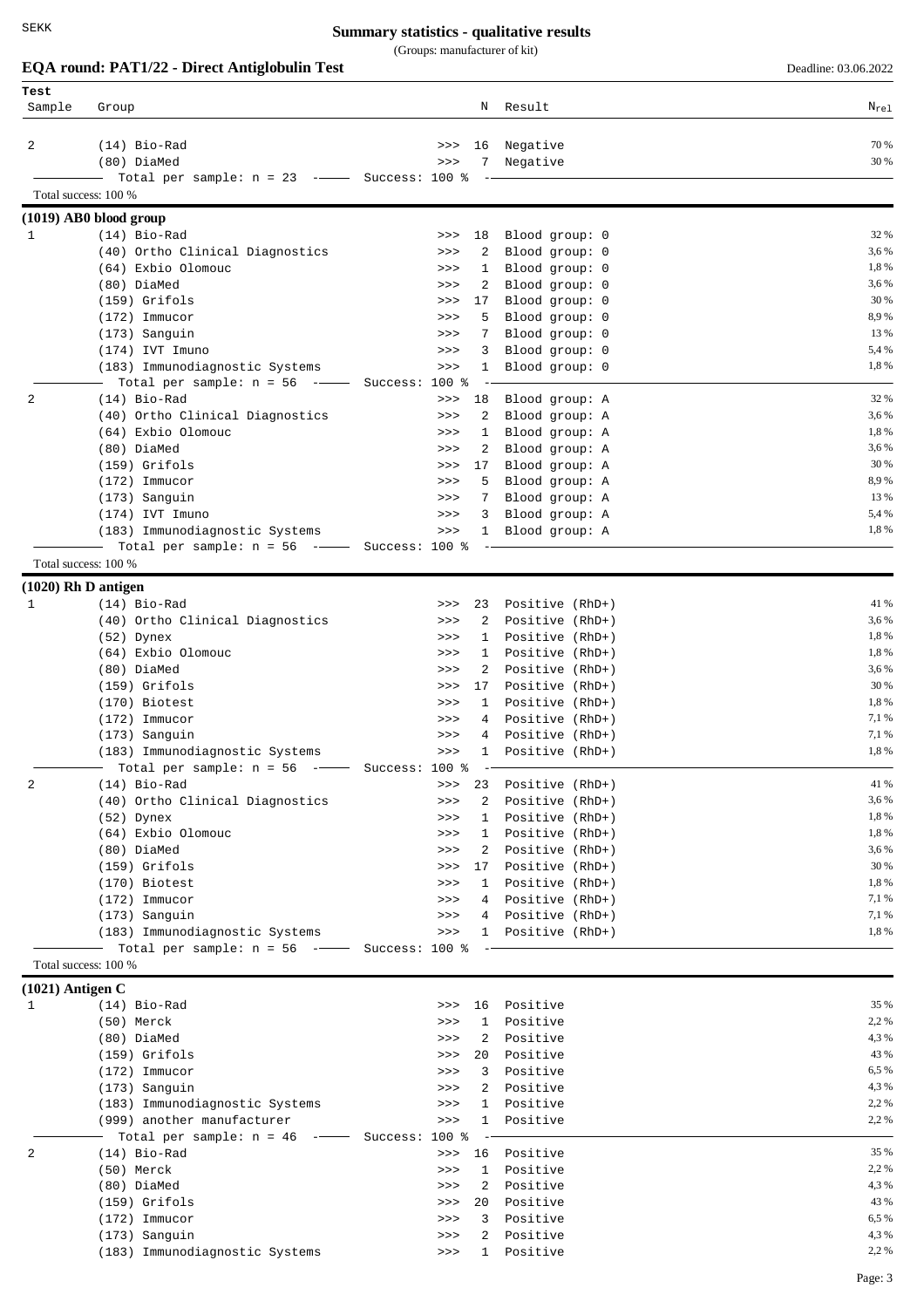(Groups: manufacturer of kit)

# **EQA** round: **PAT1/22 - Direct Antiglobulin Test** Deadline: 03.06.2022

| Test                |                                                                            |                |                               |                      |               |
|---------------------|----------------------------------------------------------------------------|----------------|-------------------------------|----------------------|---------------|
| Sample              | Group                                                                      |                | Ν                             | Result               | $N_{re1}$     |
|                     |                                                                            |                |                               |                      |               |
| 2                   | (999) another manufacturer                                                 |                | >>                            | 1 Positive           | 2,2%          |
|                     | Total per sample: $n = 46$ -- Success: 100 %<br>Total success: 100 %       |                |                               |                      |               |
|                     |                                                                            |                |                               |                      |               |
| $(1022)$ Antigen c  |                                                                            |                |                               |                      | 35 %          |
| 1                   | $(14)$ Bio-Rad<br>(50) Merck                                               |                | 16<br>>><br>1<br>>>           | Positive<br>Positive | 2,2 %         |
|                     | (80) DiaMed                                                                |                | 2<br>>>                       | Positive             | 4,3%          |
|                     | (159) Grifols                                                              |                | 20<br>>>                      | Positive             | 43 %          |
|                     | $(172)$ Immucor                                                            |                | 3<br>>>                       | Positive             | 6,5 %         |
|                     | (173) Sanguin                                                              |                | $\overline{a}$<br>>>          | Positive             | 4,3%          |
|                     | (183) Immunodiagnostic Systems                                             |                | 1<br>>>                       | Positive             | 2,2%          |
|                     | (999) another manufacturer                                                 |                | 1<br>>>                       | Positive             | 2,2%          |
| 2                   | Total per sample: $n = 46$ -<br>$(14)$ Bio-Rad                             | Success: 100 % | 16<br>>>                      | Positive             | 35 %          |
|                     | (50) Merck                                                                 |                | >><br>1                       | Positive             | 2,2 %         |
|                     | (80) DiaMed                                                                |                | 2<br>>>                       | Positive             | 4,3%          |
|                     | $(159)$ Grifols                                                            |                | 20<br>>>                      | Positive             | 43 %          |
|                     | $(172)$ Immucor                                                            |                | 3<br>>>                       | Positive             | 6,5 %         |
|                     | (173) Sanguin                                                              |                | 2<br>>>                       | Positive             | 4,3%          |
|                     | (183) Immunodiagnostic Systems                                             |                | 1<br>>>                       | Positive             | 2,2%          |
|                     | (999) another manufacturer<br>Total per sample: $n = 46$ -- Success: 100 % |                | >><br>$\mathbf{1}$            | Positive             | 2,2%          |
|                     | Total success: 100 %                                                       |                |                               |                      |               |
|                     |                                                                            |                |                               |                      |               |
| $(1023)$ Antigen Cw |                                                                            |                |                               |                      | 15 %          |
| 1                   | $(14)$ Bio-Rad<br>(50) Merck                                               |                | >><br>6<br>1<br>>>            | Negative<br>Negative | 2,6 %         |
|                     | $(159)$ Grifols                                                            |                | 20<br>>>                      | Negative             | 51 %          |
|                     | (170) Biotest                                                              |                | 1<br>>>                       | Negative             | 2,6 %         |
|                     | $(172)$ Immucor                                                            |                | >><br>3                       | Negative             | 7,7%          |
|                     | (173) Sanguin                                                              |                | 6<br>>>                       | Negative             | 15 %          |
|                     | $(174)$ IVT Imuno                                                          |                | 1<br>>>                       | Negative             | 2,6 %         |
|                     | (999) another manufacturer                                                 |                | 1<br>>>                       | Negative             | 2,6 %         |
|                     | Total per sample: $n = 39$<br>$-$                                          | Success: 100 % |                               |                      | 15 %          |
| 2                   | $(14)$ Bio-Rad<br>(50) Merck                                               |                | 6<br>>><br>$\mathbf{1}$<br>>> | Negative<br>Negative | 2,6 %         |
|                     | (159) Grifols                                                              |                | 20<br>>>                      | Negative             | 51 %          |
|                     | (170) Biotest                                                              |                | 1<br>>>                       | Negative             | 2,6 %         |
|                     | $(172)$ Immucor                                                            |                | 3<br>>>                       | Negative             | 7,7%          |
|                     | (173) Sanguin                                                              |                | >>><br>6                      | Negative             | 15 %          |
|                     | (174) IVT Imuno                                                            |                | >><br>1.                      | Negative             | 2,6 %         |
|                     | (999) another manufacturer                                                 |                | >><br>$\mathbf{1}$            | Negative             | 2,6 %         |
|                     | Total per sample: $n = 39$ -- Success: 100 %<br>Total success: 100 %       |                |                               |                      |               |
|                     |                                                                            |                |                               |                      |               |
| $(1024)$ Antigen E  |                                                                            |                |                               |                      |               |
| 1                   | $(14)$ Bio-Rad<br>(50) Merck                                               |                | 17<br>>><br>1                 | Negative             | 36 %<br>2,1 % |
|                     | (80) DiaMed                                                                |                | >><br>2<br>>>                 | Negative<br>Negative | 4,3%          |
|                     | (159) Grifols                                                              |                | 20<br>>>                      | Negative             | 43 %          |
|                     | (172) Immucor                                                              |                | 3<br>>>                       | Negative             | 6,4 %         |
|                     | $(173)$ Sanguin                                                            |                | 2<br>>>                       | Negative             | 4,3%          |
|                     | (183) Immunodiagnostic Systems                                             |                | $\mathbf{1}$<br>>>            | Negative             | 2,1 %         |
|                     | (999) another manufacturer                                                 |                | >><br>$\mathbf{1}$            | Negative             | 2,1 %         |
|                     | Total per sample: $n = 47$ -                                               | Success: 100 % |                               |                      |               |
| 2                   | $(14)$ Bio-Rad                                                             |                | 17<br>>><br>$\mathbf{1}$      | Negative             | 36 %<br>2,1 % |
|                     | (50) Merck<br>(80) DiaMed                                                  |                | >><br>2<br>>>                 | Negative<br>Negative | 4,3%          |
|                     | (159) Grifols                                                              |                | 20<br>>>                      | Negative             | 43 %          |
|                     | $(172)$ Immucor                                                            |                | 3<br>>>                       | Negative             | 6,4%          |
|                     | (173) Sanguin                                                              |                | $\overline{a}$<br>>>          | Negative             | 4,3%          |
|                     | (183) Immunodiagnostic Systems                                             |                | $\mathbf{1}$<br>>>            | Negative             | 2,1 %         |
|                     | (999) another manufacturer                                                 |                | >><br>$\mathbf{1}$            | Negative             | 2,1 %         |
|                     | Total per sample: $n = 47$ -                                               | Success: 100 % |                               |                      |               |
|                     | Total success: 100 %                                                       |                |                               |                      |               |
| $(1025)$ Antigen e  |                                                                            |                |                               |                      |               |
| 1                   | $(14)$ Bio-Rad                                                             |                | 16<br>>>                      | Positive             | 35 %          |
|                     | (50) Merck                                                                 |                | 1<br>>>                       | Positive             | 2,2%          |
|                     | (80) DiaMed                                                                |                | $\mathbf{2}$<br>>>            | Positive             | 4,3%          |

Page: 4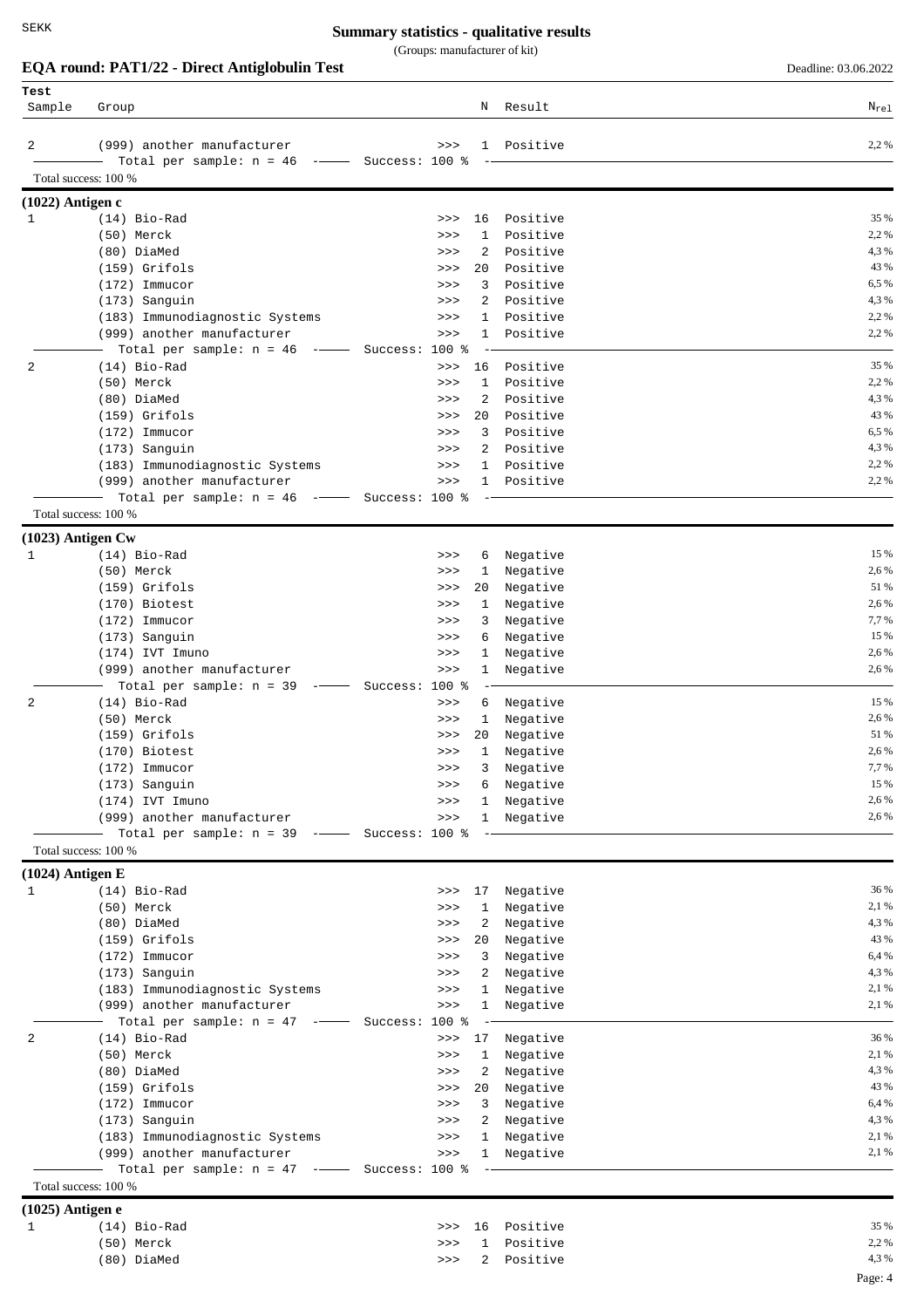(Groups: manufacturer of kit)

## **EQA round: PAT1/22 - Direct Antiglobulin Test** Deadline: 03.06.2022

| Test               |                                                              |                |                |                      |                   |
|--------------------|--------------------------------------------------------------|----------------|----------------|----------------------|-------------------|
| Sample             | Group                                                        |                | Ν              | Result               | $\rm N_{\rm rel}$ |
|                    |                                                              |                |                |                      |                   |
| 1                  | $(159)$ Grifols                                              | >>             | 20             | Positive             | 43 %              |
|                    | $(172)$ Immucor                                              | >>             | 3              | Positive             | 6,5 %             |
|                    | (173) Sanguin                                                | >>             | 2              | Positive             | 4,3%              |
|                    | (183) Immunodiagnostic Systems                               | >>             | 1              | Positive             | 2,2%              |
|                    | (999) another manufacturer                                   | >>             | 1              | Positive             | 2,2%              |
|                    | Total per sample: $n = 46$<br>$\qquad \qquad -$              | Success: 100 % |                |                      |                   |
| 2                  | $(14)$ Bio-Rad                                               | >>             | 16             | Positive             | 35 %              |
|                    | (50) Merck                                                   | >>             | $\mathbf{1}$   | Positive             | 2,2%              |
|                    | (80) DiaMed                                                  | >>             | 2              | Positive             | 4,3%              |
|                    | $(159)$ Grifols                                              | >>             | 20             | Positive             | 43 %              |
|                    | $(172)$ Immucor                                              | >>             | 3              | Positive             | 6,5 %             |
|                    | (173) Sanguin                                                | >>             | 2              | Positive             | 4,3%              |
|                    | (183) Immunodiagnostic Systems                               | >>             | 1              | Positive             | 2,2%              |
|                    | (999) another manufacturer                                   | $>>>$          | $\mathbf{1}$   | Positive             | 2,2%              |
|                    | Total per sample: $n = 46$ -<br>Total success: 100 %         | Success: 100 % |                |                      |                   |
|                    |                                                              |                |                |                      |                   |
| $(1026)$ Antigen K |                                                              |                |                |                      |                   |
| 1                  | $(14)$ Bio-Rad                                               | >>             | 16             | Negative             | 33 %              |
|                    | (50) Merck                                                   | >>             | 1              | Negative             | 2,1 %             |
|                    | (80) DiaMed                                                  | >>             | 2              | Negative             | 4,2%              |
|                    | $(159)$ Grifols                                              | >>             | 21             | Negative             | 44 %              |
|                    | $(172)$ Immucor                                              | >>             | 3              | Negative             | 6,3%              |
|                    | (173) Sanguin                                                | >>             | 2              | Negative             | 4,2%              |
|                    | $(174)$ IVT Imuno                                            | >>             | 1              | Negative             | 2,1 %             |
|                    | (183) Immunodiagnostic Systems                               | >>             | 1              | Negative             | 2,1 %             |
|                    | (999) another manufacturer                                   | >>             | 1              | Negative             | 2,1 %             |
|                    | Total per sample: $n = 48$<br>$\sim$ $-$                     | Success: 100 % |                |                      | 33 %              |
| 2                  | $(14)$ Bio-Rad                                               | >>             | 16             | Negative             |                   |
|                    | (50) Merck                                                   | >>             | $\mathbf{1}$   | Negative             | 2,1 %<br>4,2%     |
|                    | (80) DiaMed                                                  | >>             | 2              | Negative             | 44 %              |
|                    | $(159)$ Grifols                                              | >>             | 21             | Negative             | 6,3%              |
|                    | $(172)$ Immucor                                              | >>             | 3              | Negative             | 4,2%              |
|                    | (173) Sanguin                                                | >>             | 2              | Negative             | 2,1 %             |
|                    | (174) IVT Imuno                                              | >>             | 1              | Negative             | 2,1 %             |
|                    | (183) Immunodiagnostic Systems<br>(999) another manufacturer | >><br>>>       | 1<br>1         | Negative<br>Negative | 2,1 %             |
|                    | Total per sample: $n = 48$<br>$ -$                           | Success: 100 % |                |                      |                   |
|                    | Total success: 100 %                                         |                |                |                      |                   |
| $(1027)$ Antigen k |                                                              |                |                |                      |                   |
| $\mathbf{1}$       | $(14)$ Bio-Rad                                               | >>             | 5.             | Positive             | 19 %              |
|                    | (64) Exbio Olomouc                                           | >>             | 3              | Positive             | 11 %              |
|                    | (80) DiaMed                                                  | $>>>$          | 3              | Positive             | 11 %              |
|                    | $(159)$ Grifols                                              | >>             | $\mathbf{1}$   | Positive             | 3,7 %             |
|                    | $(172)$ Immucor                                              | >>             | 2              | Positive             | 7,4 %             |
|                    | (173) Sanguin                                                | >>             | 13             | Positive             | 48 %              |
|                    | Total per sample: $n = 27$ -- Success: 100 %                 |                |                |                      |                   |
| 2                  | $(14)$ Bio-Rad                                               | $>>>$          | 5              | Positive             | 19 %              |
|                    | (64) Exbio Olomouc                                           | $>>>$          | 3              | Positive             | 11 %              |
|                    | (80) DiaMed                                                  | >>             |                | 3 Positive           | 11 %              |
|                    | $(159)$ Grifols                                              | >>             | $\mathbf{1}$   | Positive             | 3,7%              |
|                    | $(172)$ Immucor                                              | >>             | $\overline{2}$ | Positive             | 7,4 %             |
|                    | $(173)$ Sanguin                                              | >>             |                | 13 Positive          | 48 %              |
|                    | Total per sample: $n = 27$ -- Success: 100 %                 |                |                |                      |                   |
|                    | Total success: 100 %                                         |                |                |                      |                   |
| $(1028)$ Antigen M |                                                              |                |                |                      |                   |
| $\mathbf{1}$       | $(6)$ APR                                                    | >>             |                | 1 Positive           | 4,0%              |
|                    | $(14)$ Bio-Rad                                               | >>             | 3              | Positive             | 12 %              |
|                    | (64) Exbio Olomouc                                           | $>>>$          | $\mathbf{1}$   | Positive             | 4,0%              |
|                    | (80) DiaMed                                                  | >>             | 2              | Positive             | 8,0%              |
|                    | $(159)$ Grifols                                              | >>             | 5              | Positive             | 20 %              |
|                    | $(172)$ Immucor                                              | $>>>$          |                | 6 Positive           | 24 %              |
|                    | $(173)$ Sanguin                                              | >>             | 3              | Positive             | 12 %              |
|                    | (174) IVT Imuno                                              | >>             | $\mathbf{1}$   | Positive             | 4,0 %             |
|                    | (183) Immunodiagnostic Systems                               | >>             | $\mathbf{1}$   | Positive             | 4,0%              |
|                    | (203) ANTITOXIN                                              | >>             |                | 2 Positive           | 8,0%              |
|                    | Total per sample: $n = 25$ -                                 | Success: 100 % |                |                      |                   |
| 2                  | $(6)$ APR                                                    |                |                | >>> 1 Positive       | 4,0%              |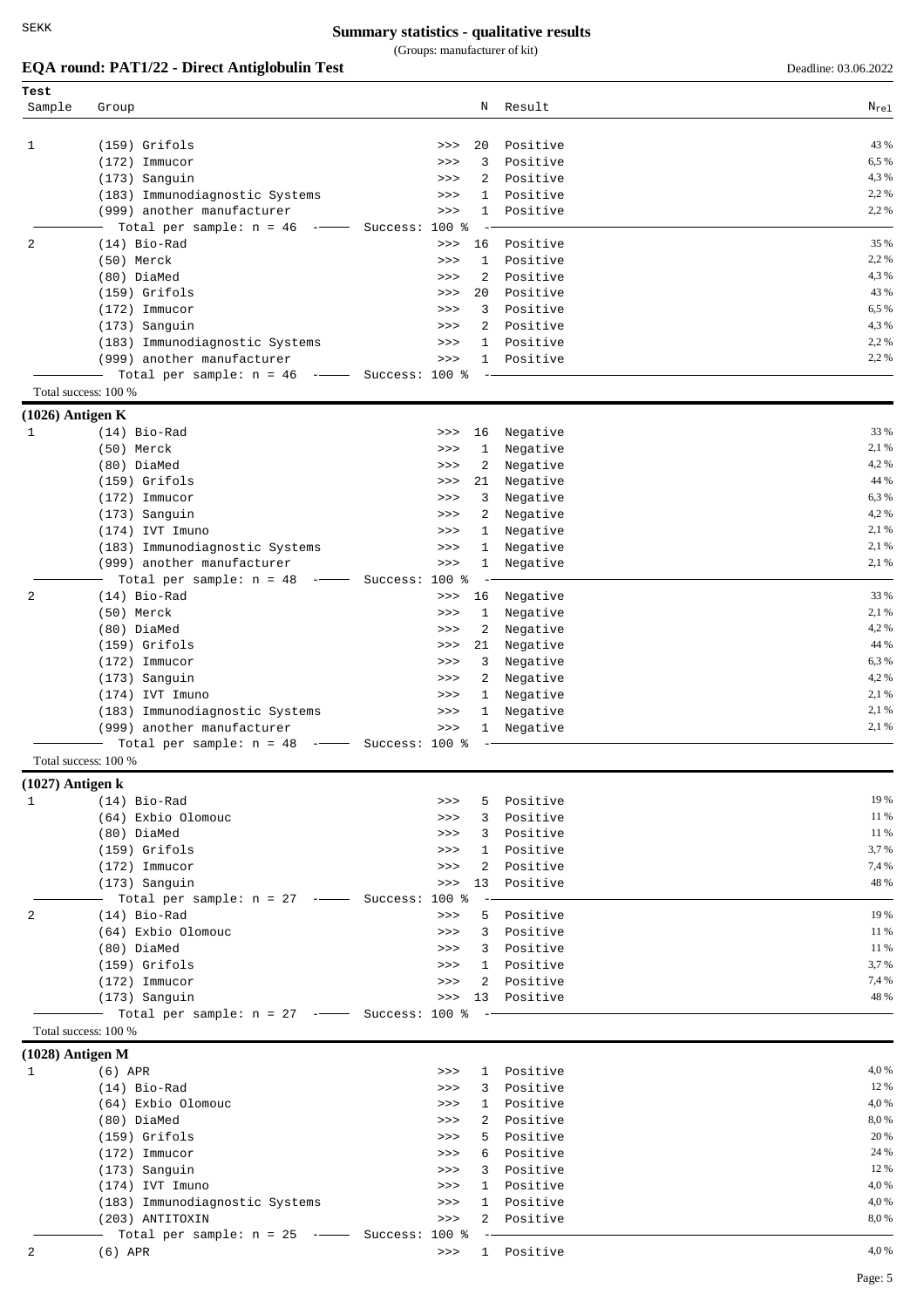(Groups: manufacturer of kit)

|                    | EQA round: PAT1/22 - Direct Antiglobulin Test |                |              |            | Deadline: 03.06.2022      |
|--------------------|-----------------------------------------------|----------------|--------------|------------|---------------------------|
| Test               |                                               |                |              |            |                           |
| Sample             | Group                                         |                | N            | Result     | $\mathrm{N}_\mathrm{rel}$ |
| 2                  | $(14)$ Bio-Rad                                | >>             | 3            | Positive   | 12 %                      |
|                    | (64) Exbio Olomouc                            | >>             | 1            | Positive   | 4,0%                      |
|                    | (80) DiaMed                                   | >>             | 2            | Positive   | 8,0%                      |
|                    | $(159)$ Grifols                               | >>             | 5            | Positive   | 20 %                      |
|                    | $(172)$ Immucor                               | >>             | 6            | Positive   | 24 %                      |
|                    | $(173)$ Sanguin                               | >>             | 3            | Positive   | 12 %                      |
|                    | (174) IVT Imuno                               | >>             | 1            | Positive   | 4,0%                      |
|                    | (183) Immunodiagnostic Systems                | >>             | $\mathbf{1}$ | Positive   | 4,0%                      |
|                    | (203) ANTITOXIN                               | $>>>$          | 2            | Positive   | 8,0%                      |
|                    | Total per sample: $n = 25$ -- Success: 100 %  |                |              |            |                           |
|                    | Total success: 100 %                          |                |              |            |                           |
| $(1029)$ Antigen N |                                               |                |              |            |                           |
| $\mathbf{1}$       | $(6)$ APR                                     | >>             | $\mathbf{1}$ | Positive   | 4,3%                      |
|                    | $(14)$ Bio-Rad                                | >>             | 3            | Positive   | 13 %                      |
|                    | (64) Exbio Olomouc                            | >>             | 1            | Positive   | 4,3%                      |
|                    | (80) DiaMed                                   | >>             | 2            | Positive   | 8,7%                      |
|                    | (159) Grifols                                 | >>             | 5            | Positive   | 22 %                      |
|                    | $(172)$ Immucor                               | >>             | 4            | Positive   | 17 %                      |
|                    | (173) Sanguin                                 | >>             | 3            | Positive   | 13 %                      |
|                    | (174) IVT Imuno                               | >>             | $\mathbf{1}$ | Positive   | 4,3%                      |
|                    | (183) Immunodiagnostic Systems                | >>             | 1            | Positive   | 4,3%                      |
|                    | (203) ANTITOXIN                               | >>             | 2            | Positive   | 8,7%                      |
|                    | Total per sample: $n = 23$ -- Success: 100 %  |                |              |            |                           |
| 2                  | $(6)$ APR                                     | >>             | $\mathbf{1}$ | Negative   | 4,3%                      |
|                    | $(14)$ Bio-Rad                                | >>             | 3            | Negative   | 13 %                      |
|                    | (64) Exbio Olomouc                            | >>>            | 1            | Negative   | 4,3%                      |
|                    | (80) DiaMed                                   | >>             | 2            | Negative   | 8,7%                      |
|                    | $(159)$ Grifols                               | >>             | 5            | Negative   | 22 %                      |
|                    | $(172)$ Immucor                               | >>             | 4            | Negative   | 17 %                      |
|                    | (173) Sanguin                                 | >>>            | 3            | Negative   | 13 %                      |
|                    | (174) IVT Imuno                               | >>>            | $\mathbf{1}$ | Negative   | 4,3%                      |
|                    | (183) Immunodiagnostic Systems                | >>             | $\mathbf{1}$ | Negative   | 4,3%                      |
|                    | (203) ANTITOXIN                               | $>>>$          | 2            | Negative   | 8,7%                      |
|                    | Total per sample: $n = 23$ --                 | Success: 100 % |              |            |                           |
|                    | Total success: 100 %                          |                |              |            |                           |
| $(1030)$ Antigen S |                                               |                |              |            |                           |
|                    | 1 (6) APR                                     | >>>            |              | 1 Positive | 3,8%                      |
|                    | $(14)$ Bio-Rad                                | >>             | 2            | Positive   | 7,7 %                     |
|                    | (64) Exbio Olomouc                            | >>             | 1            | Positive   | 3,8%                      |
|                    | (80) DiaMed                                   | >>             | $\mathbf{1}$ | Positive   | 3,8%                      |
|                    | (159) Grifols                                 | $>>>$          | 5            | Positive   | 19 %                      |
|                    | $(172)$ Immucor                               | >>             | 8            | Positive   | 31 %                      |
|                    | (173) Sanguin                                 | >>             | 7            | Positive   | 27 %                      |
|                    | (183) Immunodiagnostic Systems                | $>>>$          | $\mathbf{1}$ | Positive   | 3,8%                      |
|                    | Total per sample: $n = 26$ -                  | Success: 100 % |              |            |                           |
| 2                  | $(6)$ APR                                     | $>>>$          | $\mathbf{1}$ | Negative   | 3,8%                      |
|                    | $(14)$ Bio-Rad                                | >>             | 2            | Negative   | 7,7 %                     |
|                    | (64) Exbio Olomouc                            | $>>>$          | 1            | Negative   | 3,8%                      |
|                    | (80) DiaMed                                   | $>>>$          | $\mathbf{1}$ | Negative   | 3,8%                      |
|                    | (159) Grifols                                 | $>>>$          | $\mathbf{2}$ | Negative   | 7,7 %                     |
|                    |                                               |                | 3            | Positive   | 12 %                      |
|                    | $(172)$ Immucor                               | $>>>$          | 8            | Negative   | 31 %                      |
|                    | (173) Sanguin                                 | $>>>$          | 7            | Negative   | 27 %                      |
|                    | (183) Immunodiagnostic Systems                | >>             | 1            | Negative   | 3,8%                      |
|                    | Total per sample: $n = 26$ -- Success: 88 %   |                |              |            |                           |
|                    | Total success: 88 %                           |                |              |            |                           |
| $(1031)$ Antigen s |                                               |                |              |            |                           |
| $\mathbf{1}$       | $(6)$ APR                                     | >>             | $\mathbf{1}$ | Negative   | 5,0%                      |
|                    | $(14)$ Bio-Rad                                | >>             | $\mathbf{1}$ | Negative   | 5,0 %                     |
|                    | (64) Exbio Olomouc                            | >>             | 1            | Negative   | 5,0 %                     |
|                    | (80) DiaMed                                   | $>>>$          | $\mathbf{1}$ | Negative   | 5,0%                      |
|                    | $(159)$ Grifols                               | $>>>$          | $\mathbf{2}$ | Negative   | 10 %                      |
|                    |                                               |                | $\mathbf{3}$ | Positive   | 15 %                      |
|                    | $(172)$ Immucor                               | $>>>$          | 9            | Negative   | 45 %                      |
|                    |                                               |                | 1            | Positive   | 5,0%                      |
|                    | (173) Sanguin                                 | >>             | $\mathbf{1}$ | Negative   | 5,0%                      |

 $-$  Total per sample:  $n = 20$  - $-$  Success: 80 % --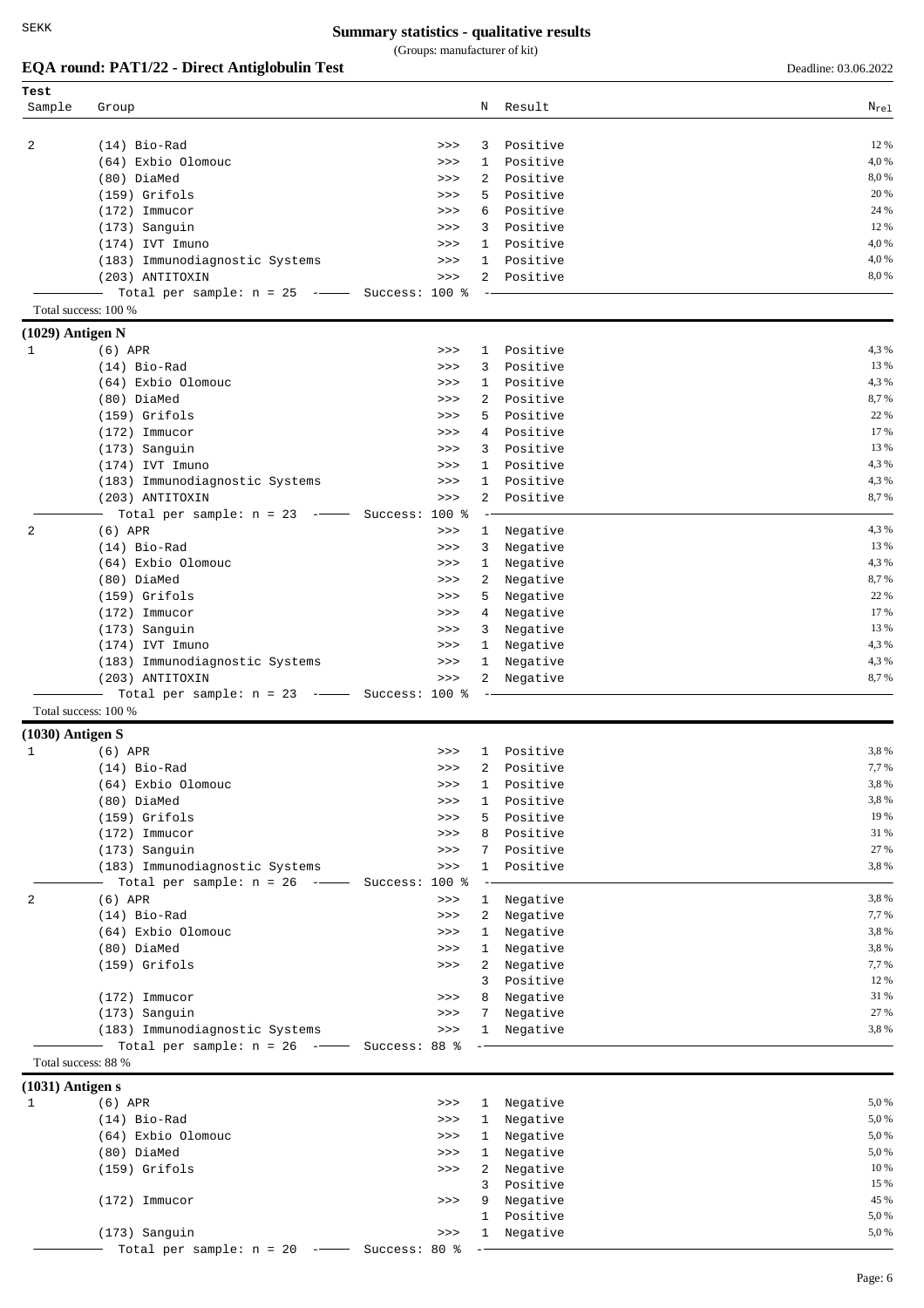(Groups: manufacturer of kit)

|                           | EQA round: PAT1/22 - Direct Antiglobulin Test                           |           |              |                      | Deadline: 03.06.2022 |
|---------------------------|-------------------------------------------------------------------------|-----------|--------------|----------------------|----------------------|
| Test                      |                                                                         |           | Ν            | Result               | $N_{re1}$            |
| Sample                    | Group                                                                   |           |              |                      |                      |
| 2                         | $(6)$ APR                                                               | >>        | 1            | Positive             | 5,0 %                |
|                           | $(14)$ Bio-Rad                                                          | >>        | 1            | Positive             | 5,0 %                |
|                           | (64) Exbio Olomouc                                                      | >>>       | 1            | Positive             | 5,0 %                |
|                           | (80) DiaMed                                                             | >>>       | $\mathbf{1}$ | Positive             | 5,0%                 |
|                           | $(159)$ Grifols                                                         | >>        | 5            | Positive             | 25 %                 |
|                           | $(172)$ Immucor<br>$(173)$ Sanguin                                      | >><br>>>  | 10<br>1      | Positive<br>Positive | 50 %<br>5,0%         |
|                           | Total per sample: $n = 20$ -- Success: 100 %                            |           |              |                      |                      |
| Total success: 80 %       |                                                                         |           |              |                      |                      |
| (1032) Antigen P1         |                                                                         |           |              |                      |                      |
| 1                         | $(14)$ Bio-Rad                                                          | >>        | 3            | Positive             | 14 %                 |
|                           | (64) Exbio Olomouc                                                      | >>        | 3            | Positive             | 14 %                 |
|                           | (80) DiaMed                                                             | >>        | 2            | Positive             | 9,1 %                |
|                           | $(159)$ Grifols                                                         | >>>       | 3            | Positive             | 14 %                 |
|                           | $(172)$ Immucor<br>(173) Sanguin                                        | >>><br>>> | 5<br>6       | Positive<br>Positive | 23 %<br>27 %         |
|                           | Total per sample: $n = 22$ -- Success: 100 %                            |           |              |                      |                      |
| 2                         | $(14)$ Bio-Rad                                                          | >>        | 3            | Positive             | 14 %                 |
|                           | (64) Exbio Olomouc                                                      | >>>       | 3            | Positive             | 14 %                 |
|                           | (80) DiaMed                                                             | >>        | 2            | Positive             | 9,1 %                |
|                           | $(159)$ Grifols                                                         | >>        | 3            | Positive             | 14 %                 |
|                           | $(172)$ Immucor                                                         | >>        | 5            | Positive             | 23 %                 |
|                           | (173) Sanguin                                                           | >>        | 6            | Positive             | 27 %                 |
|                           | Total per sample: $n = 22$ -- Success: 100 %<br>Total success: 100 %    |           |              |                      |                      |
|                           |                                                                         |           |              |                      |                      |
| $(1033)$ Antigen Jka<br>1 | $(14)$ Bio-Rad                                                          | >>>       | 3            | Negative             | 10 %                 |
|                           | $(52)$ Dynex                                                            | >>>       | 2            | Negative             | 6,9%                 |
|                           | (64) Exbio Olomouc                                                      | >>>       | 2            | Negative             | 6,9%                 |
|                           | (80) DiaMed                                                             | >>>       | 1            | Negative             | 3,4 %                |
|                           | (159) Grifols                                                           | >>>       | 8            | Negative             | 28 %                 |
|                           | $(172)$ Immucor                                                         | >>>       | 6            | Negative             | 21 %                 |
|                           | $(173)$ Sanguin                                                         | >>        | 7            | Negative             | 24 %                 |
| 2                         | Total per sample: $n = 29$ -- Success: 100 %<br>$(14)$ Bio-Rad          | >>        | 3            |                      | 10 %                 |
|                           | $(52)$ Dynex                                                            | >>        | 2            | Positive<br>Positive | 6,9%                 |
|                           | (64) Exbio Olomouc                                                      | >>>       |              | 2 Positive           | 6,9%                 |
|                           | (80) DiaMed                                                             | >>        | $\mathbf{1}$ | Positive             | 3,4 %                |
|                           | (159) Grifols                                                           | >>        | 8            | Positive             | 28 %                 |
|                           | $(172)$ Immucor                                                         | >>        |              | 6 Positive           | 21 %                 |
|                           | $(173)$ Sanguin                                                         | $>>>$     |              | 7 Positive           | 24 %                 |
|                           | - Total per sample: $n = 29$ --- Success: 100 %<br>Total success: 100 % |           |              |                      |                      |
|                           |                                                                         |           |              |                      |                      |
| $(1034)$ Antigen Jkb<br>1 | $(14)$ Bio-Rad                                                          | >>        |              | 2 Positive           | 7,1 %                |
|                           | $(52)$ Dynex                                                            | >>        | $\mathbf{1}$ | Positive             | 3,6%                 |
|                           | (64) Exbio Olomouc                                                      | >>        |              | 2 Positive           | 7,1 %                |
|                           | (80) DiaMed                                                             | >>        | 1            | Positive             | 3,6%                 |
|                           | (159) Grifols                                                           | >>        | 8            | Positive             | 29 %                 |
|                           | (172) Immucor                                                           | >>        | 6            | Positive             | 21 %                 |
|                           | (173) Sanguin                                                           | >>        | 8            | Positive             | 29 %                 |
| 2                         | - Total per sample: n = 28 ----- Success: 100 %<br>$(14)$ Bio-Rad       | $>>>$     |              | 2 Positive           | 7,1 %                |
|                           | (52) Dynex                                                              | >>        |              | 1 Positive           | 3,6%                 |
|                           | (64) Exbio Olomouc                                                      | >>        | $\mathbf{2}$ | Positive             | 7,1 %                |
|                           | (80) DiaMed                                                             | >>        |              | 1 Positive           | 3,6%                 |
|                           | (159) Grifols                                                           | >>        | 8            | Positive             | 29 %                 |
|                           | $(172)$ Immucor                                                         | $>>>$     | 6            | Positive             | 21 %                 |
|                           | (173) Sanguin                                                           | $>>>$     | 8            | Positive             | 29 %                 |
|                           | - Total per sample: n = 28 --- Success: 100 %<br>Total success: 100 %   |           |              |                      |                      |
|                           |                                                                         |           |              |                      |                      |
| $(1035)$ Antigen Lea<br>1 | $(14)$ Bio-Rad                                                          | >>>       | 3            | Negative             | 15 %                 |
|                           | (64) Exbio Olomouc                                                      | >>        | 2            | Negative             | 10 %                 |
|                           | (80) DiaMed                                                             | >>        | $\mathbf{1}$ | Negative             | 5,0%                 |
|                           | $(159)$ Grifols                                                         | >>        |              | 4 Negative           | 20 %                 |

(172) Immucor >>> 7 Negative 35 % Page: 7